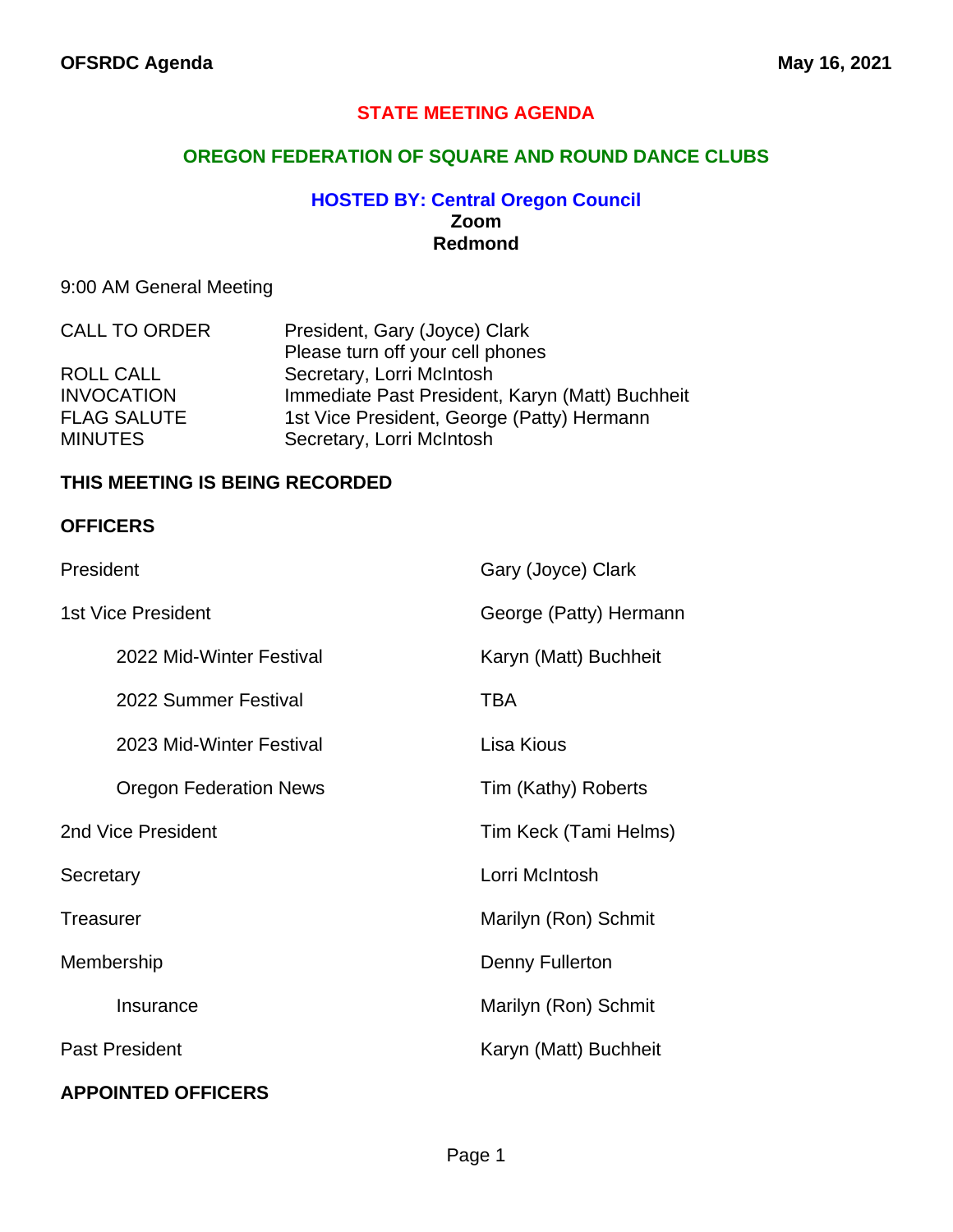## **OFSRDC Agenda May 16, 2021**

| Parliamentatian             | Tim (Kathy) Roberts                |
|-----------------------------|------------------------------------|
| <b>Education/Publicity</b>  | Kathy (Tim) Roberts                |
| Historian                   | Marilyn (Ron) Schmit               |
| <b>COMMITTEE CHAIRS</b>     |                                    |
| Licensing                   | <b>Ralph Lambert</b>               |
| <b>Youth Activities</b>     | <b>Thomas Buchheit</b>             |
| <b>ORDTA</b>                | Tami Helms (Tim Keck)              |
| <b>Round Dance Sreening</b> | Tami Helms (Tim Keck)              |
| <b>Caller Liaison</b>       | <b>Terry Halley (Betty Chipps)</b> |
| Webmaster                   | Tim (Kathy) Roberts                |
| <b>State Fair</b>           | Marilyn (Ron) Schmit               |
| <b>Background Check</b>     | Tim (Kathy) Roberts                |

## **OLD BUSINESS**

- A. Announce 2021-22 officers
- B.

## **RECESS**

## **NEW BUSINESS**

- A. Motion by George H to have non-Festival meetings always be videoconference
- B. Proposing July 2021 meeting date: July 17 or 18
- C. Restarting square dancing
- D. Should we consider online voting for officers?
- E.

## **DELEGATES**